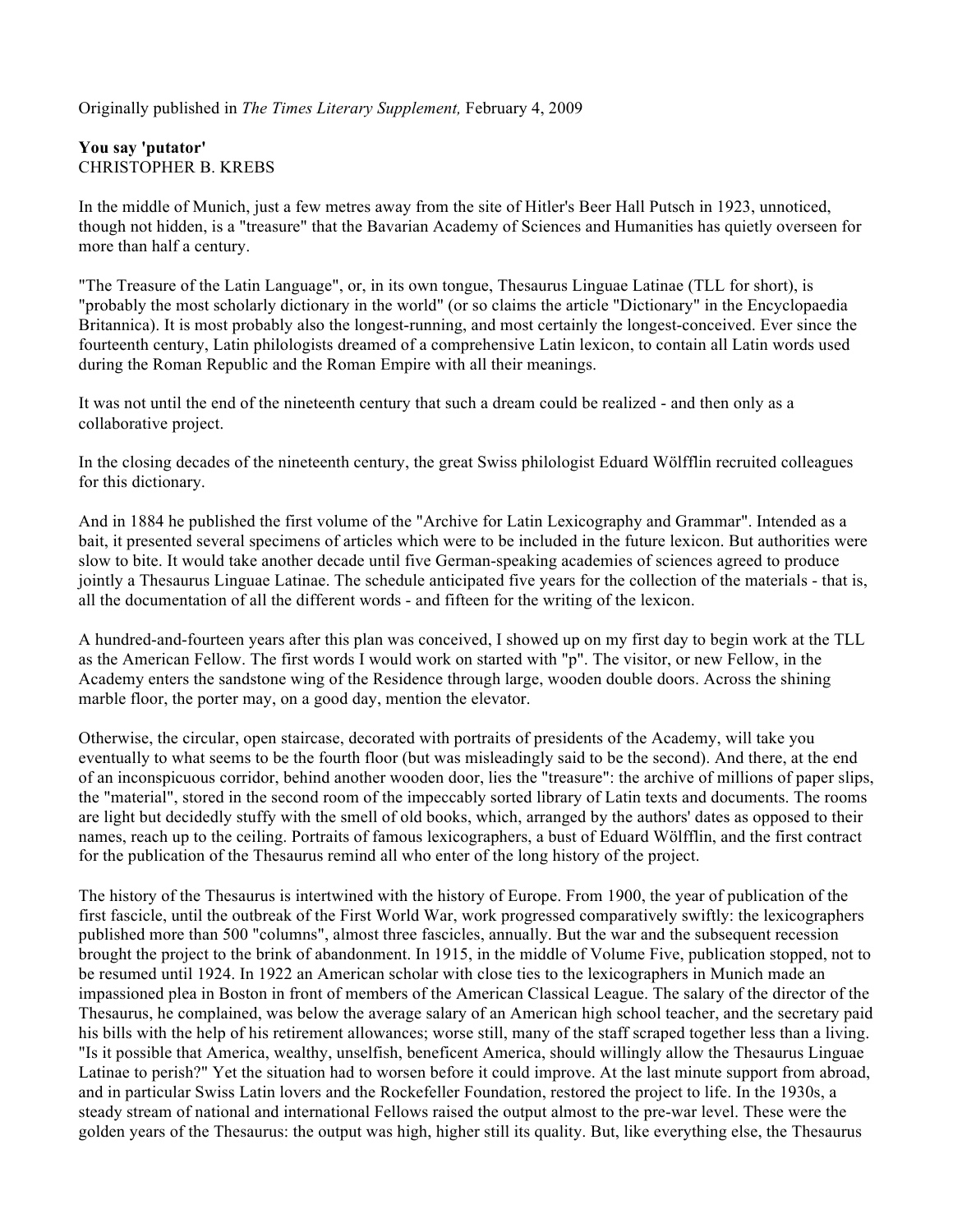fell victim to the Nazi regime and the Second World War. Several of the Fellows were Jews. The executive board of the Thesaurus, confronted in 1933 with the requirement that government employees provide documentation of their "Aryan bloodline", refused to account for the Fellows' religion, and many were able to keep a low profile and stay. But sooner or later they all had to leave, like Karl Oskar Brink, a Fellow supported by the Rockefeller Foundation, in 1938. Oral history relates that he was accompanied to Munich's central station by Hans Rubenbauer, editor and friend.

Rubenbauer later became a member of the Wehrmacht: the future German soldier saw off his Jewish friend, who would flee to London. When after the war Charles Brink, as he then called himself, recommenced his contributions to the Thesaurus, he would speak only English. He was later to become Kennedy Professor of Latin at Cambridge.

The scholarly correspondence that continued during the years of war often carries an eerie tone. Early in 1943 a letter from the TLL informs a Dr Staedler that the form "vinlage" (the Latin "vincus") as an alternative to "village" ("vicus") was not found "in our material". It begs the recipient's pardon for the delay, laconically alluding to the now difficult access to the Thesaurus material. And difficult it certainly was: the millions of slips had left the centre of Munich. Before the Second World War, the Thesaurus was housed in the Maximilianeum, the terracotta palace on the bank of the Isar, now the seat of the Bavarian state parliament. When in September 1942 a flak-station was set up on the high-rise building, Rubenbauer, the acting General Editor, knew that they had to pack up. At the time, there was no copy of the archive; a fire would have annihilated the Thesaurus, its millions of slips, and the valuable books. But the archive went north into safe exile behind the walls of the Benedictine monastery in Scheyern. The library, irreplaceable - as many of the books contain the notes of generations of scholars working on the Thesaurus - soon followed; a German entrepreneur provided his company's vehicles for the transfer.

Several years passed before, in 1949, the International Thesaurus Commission was founded. Today, thirty-one academies from twenty-three countries support the work of the Thesaurus, contributing money or dispatching Fellows, like me, who usually work in Munich for up to three years. To work on the Thesaurus requires knowledge not only of Latin, but of ancient Greek (since Roman high culture was mostly bilingual), German, English, French, Italian and (ideally) Spanish, as translations and commentaries on Latin literature are published in all these modern languages. The staff of over twenty has recently included people from Austria, Denmark, Germany, Great Britain, Italy, the Netherlands, Spain, Sweden, Switzerland and the US. Like its language, the Thesaurus is international.

On my first day as a Fellow I learned that "pruner" was to be my first word: putator - a seven-lettered probe of my limited familiarity with the Romans' horticultural texts and practices. Assistance came in the form of thirty or so paper slips. These, vintage 1890s, patiently waited for me in a grey cardboard box. Tinged with age, grey with a hint of yellow, they carried the passages, sometimes as a handwritten copy, sometimes as a beguiling reference, in which my word figured.

Comprehensiveness is a relative term. The original Commission at the end of the nineteenth century decided that the Thesaurus should contain all Latin texts, literary and non-literary, from the beginnings to the second century ce. From then, the Antonine Age, to the sixth century, a representative selection seemed a sensible compromise.

Later Latin - medieval, humanistic and neo - was to be excluded. Of the first period, every text, however fragmentary, by every author, however obscure, was to be fully excerpted and indexed: classical literature like Cicero, Ovid and Tacitus, inscriptions, ostraca (potsherds used as writing surfaces), Pompeian graffiti - everything that carried a letter. This was a Herculean task in the non-computerized age. Distinguished scholars revised all these texts to ensure accuracy and noted alternative readings. Then all these texts were copied by hand on cards, passage after passage.

These, in turn, were copied lithographically as many times as individual words occurred.

On each slip a different word was underlined in red, and that word was entered as the lemma in the top right corner. Finally, all cards with the same lemma were shuffled into chronological order and filed. When in the autumn of 1899 the initial collection was completed, the Thesaurus counted five million slips. Since then it has doubled its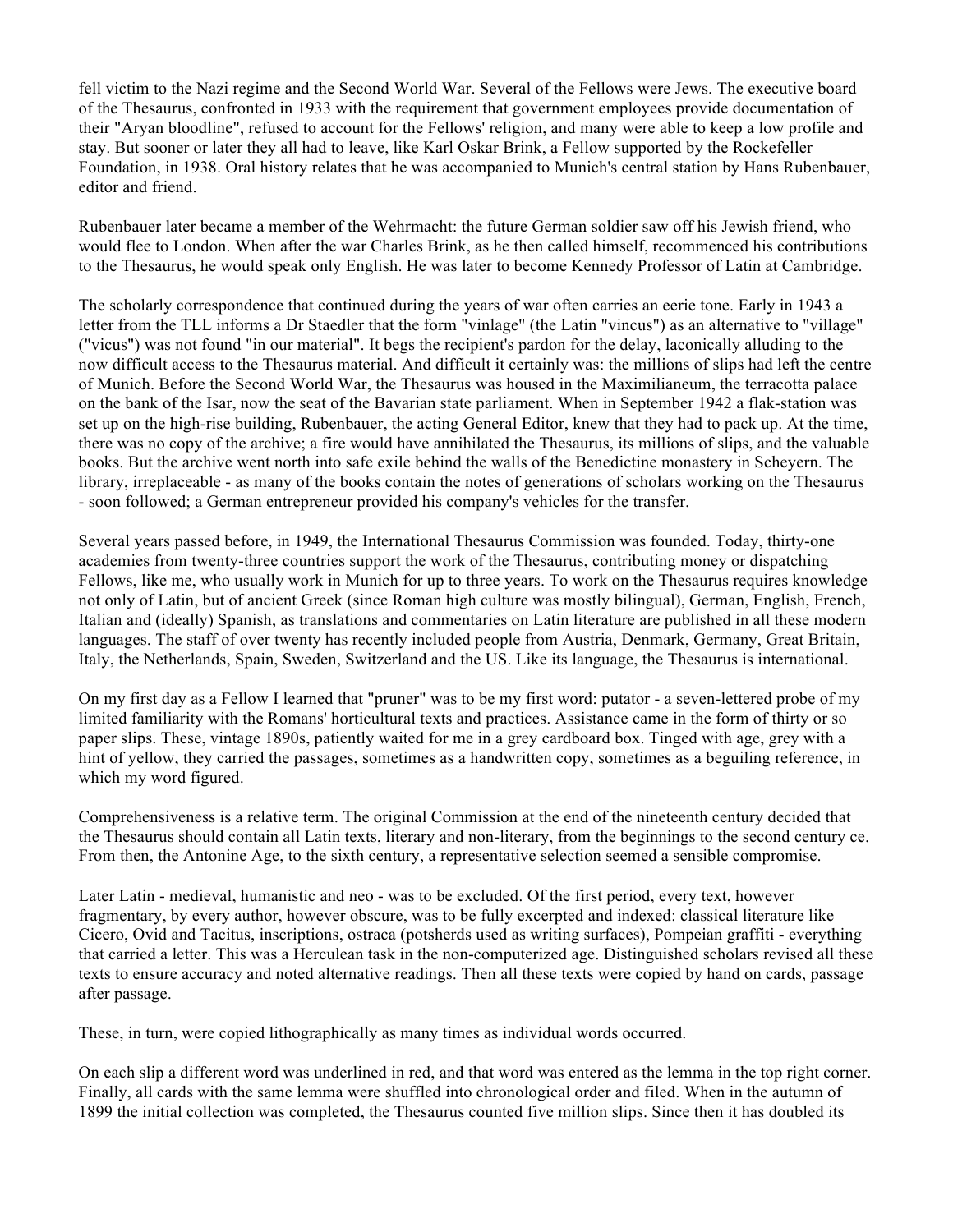number: new texts have been discovered (mostly inscriptions and papyri), and texts later than the second century ad have been excerpted more fully. To those ten million slips new ones are occasionally added even today.

When I flipped through my slips to get a first impression, I was not surprised to find my word discussed in an ancient linguistic treatise, repeatedly used in agricultural texts, mentioned in an encyclopedia, and defined in commentaries and scholia (ancient marginal notes). But what was it doing in legal texts so frequently? "Should a putator fail to alert passersby when he throws down a branch from the tree, and should one of them be hit by the branch and die, the putator is sentenced to the mines." Apparently, one fine day somewhere in the far reaches of the Roman Empire, an unsuspecting man or woman was killed by a careless cutter of trees.

A lexicon like the Thesaurus is different from a concordance, which simply lists all occurrences of a word. It should not be confused with the common notion of a dictionary either, the task of which is usually confined to providing translations. Eduard Wölfflin wanted his lexicographers to write the history of a word, "its struggle with competitors, the changes of its meanings, the phases of its decline or continuance". Such biographies will have to be written for all the 50,000 Latin lemmata, which have been written in the top corners of the paper slips and will eventually make up the Thesaurus Linguae Latinae. This number is comparatively small: ancient Greek calls more than twice that number its own, and the vocabulary of modern languages, especially English, exceeds ancient Greek by far. But much writing was lost, and with it words. When the "Edict on maximum prices" was discovered - issued by the Emperor Diocletian at the beginning of the fourth century ad - it revealed fifty lexemes previously unknown.

For Wölfflin, the cardinal virtue of the biographer of Latin words was impartial, patient observation. In this spirit, Claudia Wick, currently one of six full-time editors at the TLL, pointedly writes that "lexicographers do not translate". Rather, they try to establish the significance of a word, and set out to understand its various meanings and their connections. She uses a relatively simple example: pullinus literally means "that which belongs to the hen" - "hennish".

It is used in expressions ranging from a hen's egg (ovum pullinum) and chicken soup (ius pullinum) to chicken dung (fimus pullinus). Contrary to what one might like to think, the egg is closer to the dung than to the soup: the two former are produced by the hen, whereas the latter is made from the hen as an ingredient.

And if there were the Latin equivalent to chicken fodder, it would belong to a third category. For chicken fodder is not made of, but provided for, chickens. The three English prepositions - "by", "from", "for" - neatly represent the differences in meaning of the three usages of the Latin "pullinus". At the TLL, the word-biographer always starts with the name. And so, in writing down my results, I started with my word, the lemma, set in bold in its most common spelling, with its long vowel marked: putàtor.

Then follows a section lexicographers refer to as the "head". There the reader will learn about the word's origin, ancient comments on its etymology and meanings, sometimes in the form of a Greek gloss (an explicatory, often marginal, annotation), alternative forms and spellings, and alia similia or "other things of a similar kind"). Since two ancient authors define "putator", and it is glossed in Greek, this is what I put up front. Then comes the history of the word: its meanings, literal and metaphorical, general and particular, normally presented in chronological order. Here before the reader's eyes a life unfolds: when is the word attested for the first time? When, if at all, is it used metaphorically? Which meanings occur, which dominate? Does it simply vanish from the records at some point (which would be indicative of its disuse, maybe even death)? "Putator" led a relatively simple life: it enters the scene during the first century BC in its literal and general use as "one who cuts branches." But soon it is further specified: the putator cuts either trees or vines. Both the general and the particular usage can be traced into late antiquity. But there was more: for in inscriptions we find two men, father and son, the former most likely a slave, who upon his manumission had taken as his name his former profession: and so the putator became Putator.

The lexicon is as good as its lexicographers.

Neither speed nor sensation is their business. Though less studied texts, such as inscriptions and medical or botanical treatises, still yield the occasional surprising discovery of a word or an unknown meaning, it is rather the